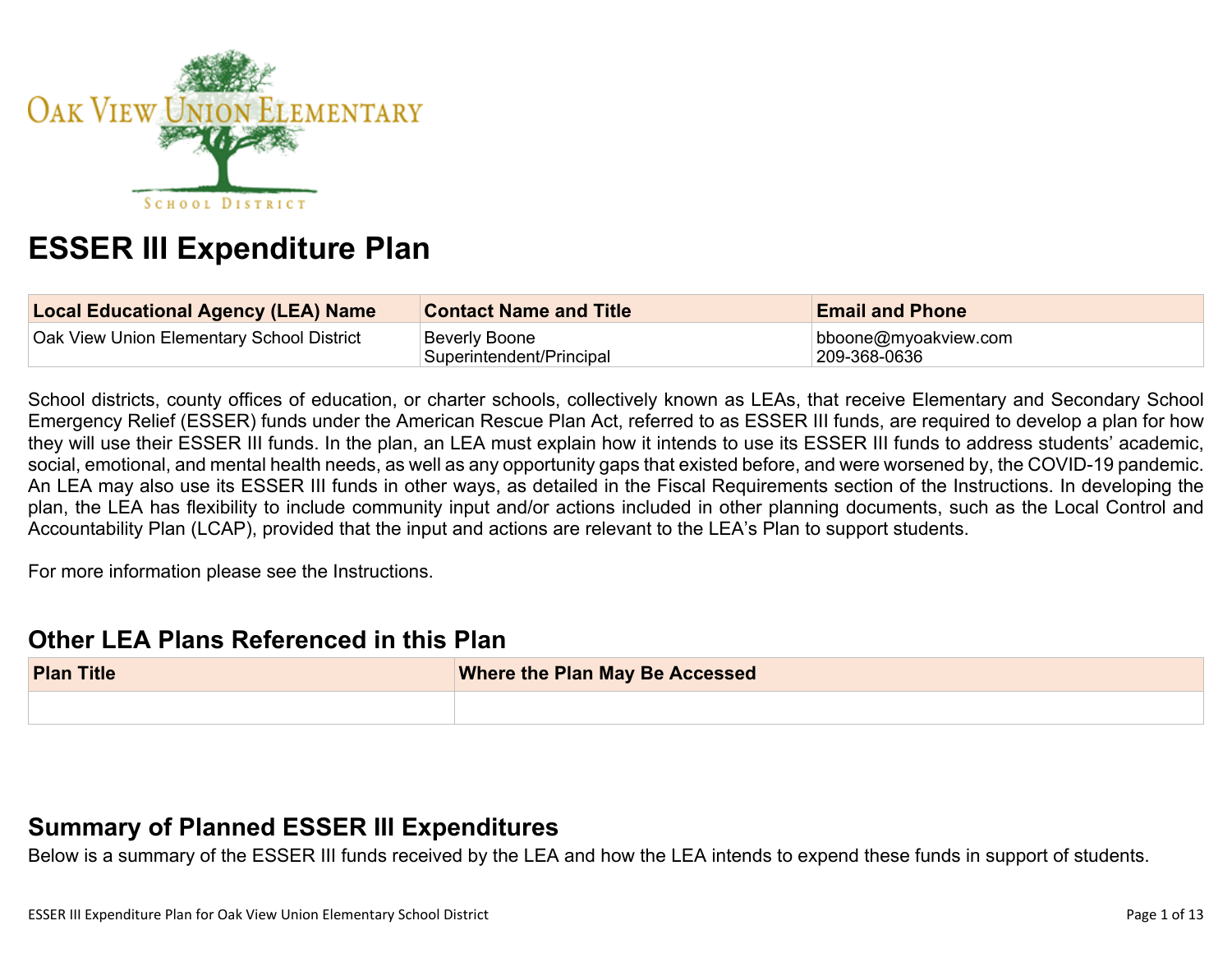#### **Total ESSER III funds received by the LEA**

\$530,919

| <b>Plan Section</b>                                                                      | <b>Total Planned ESSER III</b> |
|------------------------------------------------------------------------------------------|--------------------------------|
| Strategies for Continuous and Safe In-Person Learning                                    | \$212,735                      |
| Addressing Lost Instructional Time (a minimum of 20 percent of the LEAs ESSER III funds) | \$106,184                      |
| Use of Any Remaining Funds                                                               | \$212,000                      |

#### **Total ESSER III funds included in this plan**

\$530,919

## **Community [Engagement](#page-8-0)**

An LEA's decisions about how to use its ESSER III funds will directly impact the students, families, and the local community. The following is a description of how the LEA meaningfully consulted with its community members in determining the prevention and mitigation strategies, strategies to address the academic impact of lost instructional time, and any other strategies or activities to be implemented by the LEA. In developing the plan, the LEA has flexibility to include input received from community members during the development of other LEA Plans, such as the LCAP, provided that the input is relevant to the development of the LEA's ESSER III Expenditure Plan.

For specific requirements, including a list of the community members that an LEA is required to consult with, please see the Community Engagement section of the Instructions.

A description of the efforts made by the LEA to meaningfully consult with its required community members and the opportunities provided by the LEA for public input in the development of the plan.

The District consulted with students, families, staff and community partners and gathered input and feedback through meetings and discussions in an attempt to determine the most effective strategies and interventions to include in the plan that would address the District's needs with the implementation of programs and services for all students, including under-served students.

A description of how the development of the plan was influenced by community input.

Community partners identified only the need for increased health and mental health services for all students.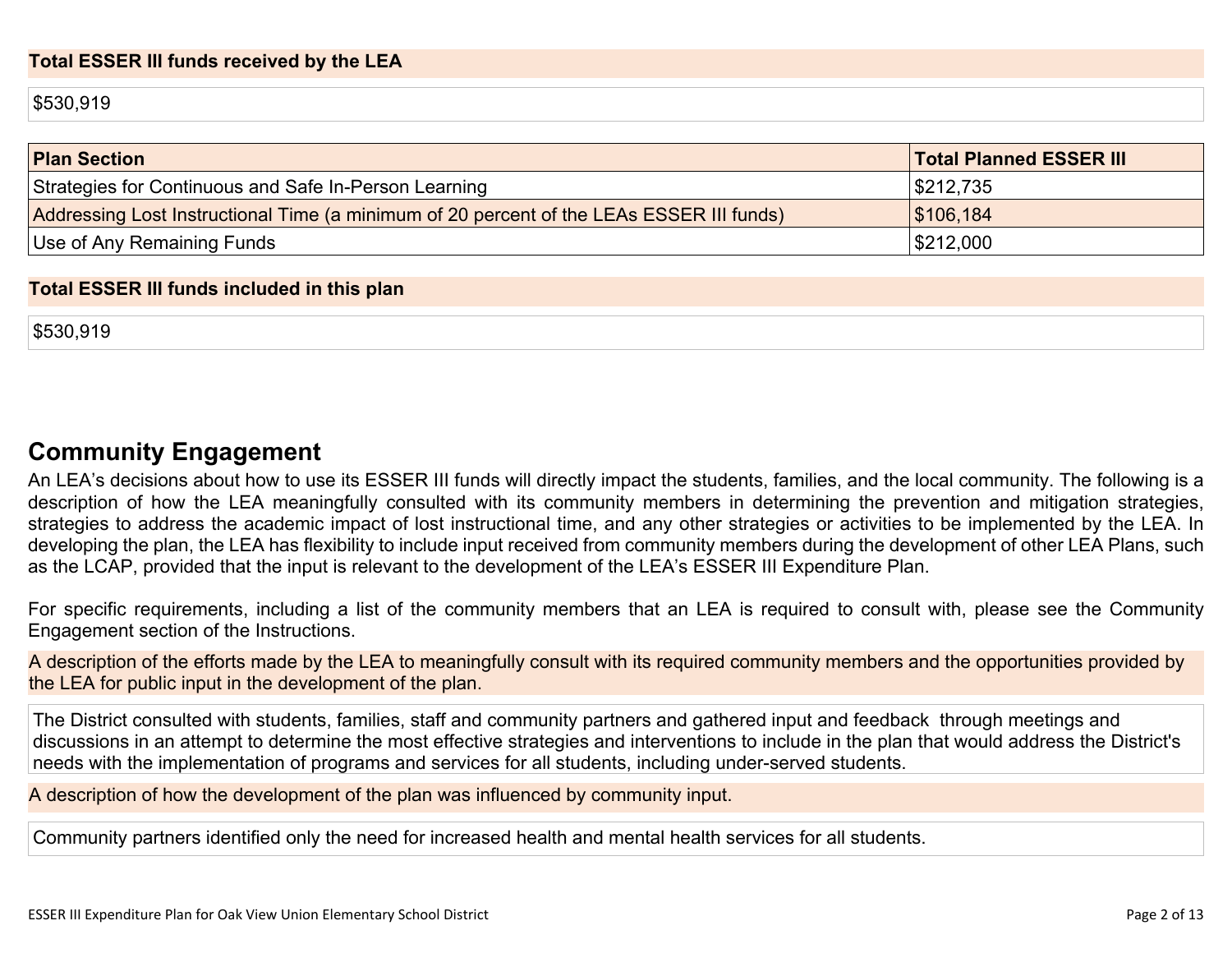# **Actions and [Expenditures](#page-10-0) to Address Student Needs**

The following is the LEA's plan for using its ESSER III funds to meet students' academic, social, emotional, and mental health needs, as well as how the LEA will address the opportunity gaps that existed before, and were exacerbated by, the COVID-19 pandemic. In developing the plan, the LEA has the flexibility to include actions described in existing plans, including the LCAP and/or Expanded Learning Opportunity (ELO) Grant Plan, to the extent that the action(s) address the requirements of the ESSER III Expenditure Plan. For specific requirements, please refer to the Actions and Expenditures to Address Student Needs section of the Instructions.

# **Strategies for [Continuous](#page-10-1) and Safe In-Person Learning**

A description of how the LEA will use funds to continuously and safely operate schools for in-person learning in a way that reduces or prevents the spread of the COVID-19 virus.

#### **Total ESSER III funds being used to implement strategies for continuous and safe in-person learning**

| \$212,735                                |                      |                                                                                                                                                                        |                                                        |
|------------------------------------------|----------------------|------------------------------------------------------------------------------------------------------------------------------------------------------------------------|--------------------------------------------------------|
| <b>Plan Alignment (if</b><br>applicable) | <b>Action Title</b>  | <b>Action Description</b>                                                                                                                                              | <b>Planned ESSER III</b><br><b>Funded Expenditures</b> |
| N/A                                      | Intervention Teacher | Academic intervention services provided to students in<br>need, including under-served students, in the area of<br>mathematics and reading in the The Learning Center. | \$207,056                                              |
| N/A                                      | PPE and COVID Safety | The purchase and implementation of PPE including<br>sanitation and air filtration                                                                                      | \$5,679                                                |

## **Addressing the Impact of Lost [Instructional](#page-11-0) Tim[e](#page-11-0)**

A description of how the LEA will use funds to address the academic impact of lost instructional time.

#### **Total ESSER III funds being used to address the academic impact of lost instructional time**

\$106,184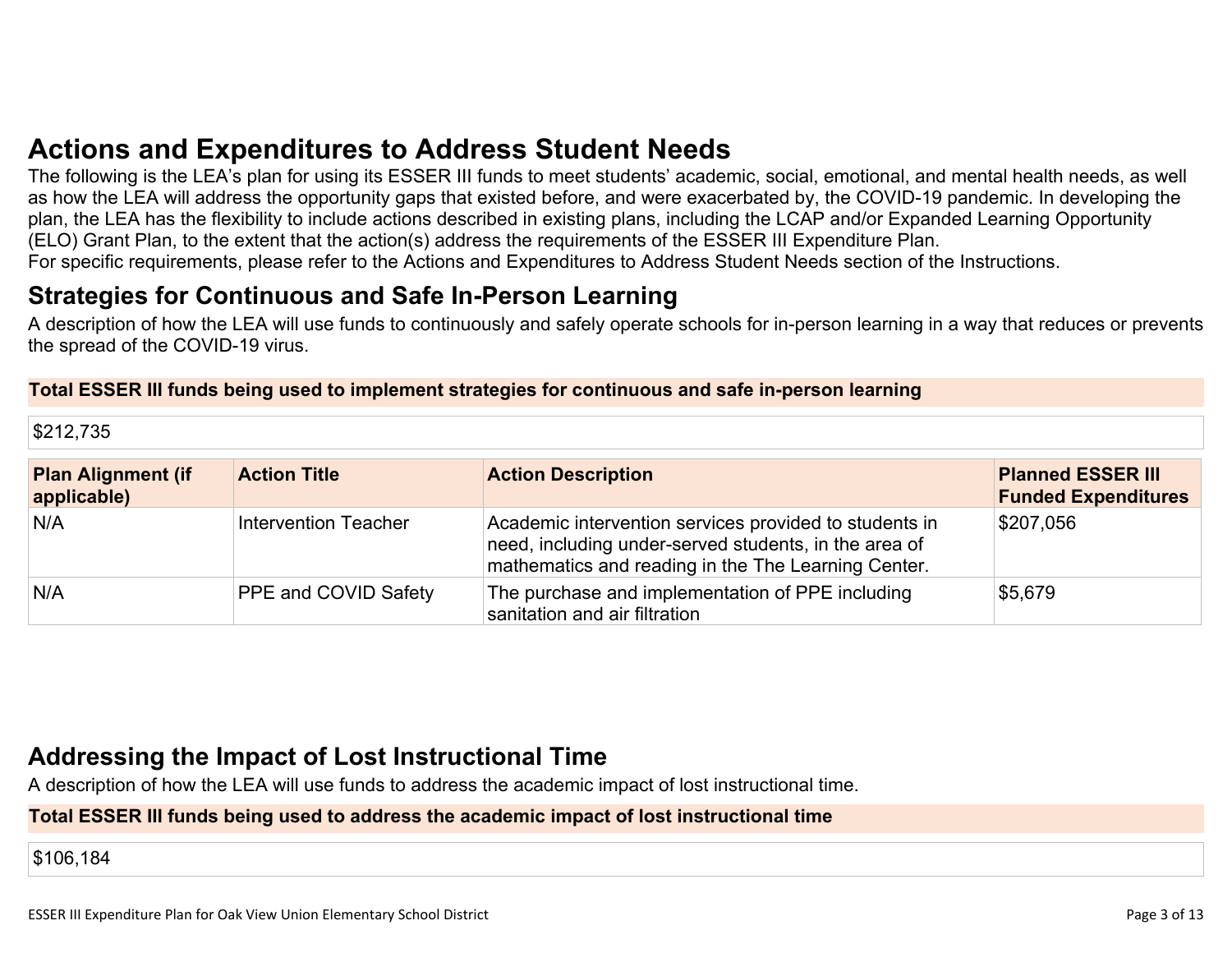| <b>Plan Alignment (if</b><br>applicable) | <b>Action Title</b>       | <b>Action Description</b>                                                                                                                                         | <b>Planned ESSER III</b><br><b>Funded Expenditures</b> |
|------------------------------------------|---------------------------|-------------------------------------------------------------------------------------------------------------------------------------------------------------------|--------------------------------------------------------|
| N/A                                      | <b>Teacher Assistants</b> | The use of Teacher Assistants in grades 4th - 8th to support \$106,184<br>student learning in the classroom to mitigate the impact of<br>lost instructional time. |                                                        |

## **Use of Any [Remaining](#page-11-1) Fund[s](#page-11-1)**

A description of the how the LEA will use any remaining ESSER III funds, as applicable.

### **Total ESSER III funds being used to implement additional actions**

\$212,000

| <b>Plan Alignment (if</b><br>applicable) | <b>Action Title</b>                 | <b>Action Description</b>                                                                 | <b>Planned ESSER III</b><br><b>Funded Expenditures</b> |
|------------------------------------------|-------------------------------------|-------------------------------------------------------------------------------------------|--------------------------------------------------------|
| N/A                                      | <b>District Nursing Services</b>    | Health services provided to all students in need, including<br>under-served students      | \$62,000                                               |
| N/A                                      | <b>District Counseling Services</b> | Counseling services offerred to all students in need,<br>including under-served students. | \$150,000                                              |

# **Ensuring [Interventions](#page-11-2) are Addressing Student Need[s](#page-11-2)**

The LEA is required to ensure its interventions will respond to the academic, social, emotional, and mental health needs of all students, and particularly those students most impacted by the COVID–19 pandemic. The following is the LEA's plan for ensuring that the actions and expenditures in the plan are addressing the identified academic, social, emotional, and mental health needs of its students, and particularly those students most impacted by the COVID–19 pandemic.

| <b>Action Title(s)</b>                            | <b>How Progress will be Monitored</b> | <b>Frequency of Progress Monitoring</b>                                                                                                                                                                         |
|---------------------------------------------------|---------------------------------------|-----------------------------------------------------------------------------------------------------------------------------------------------------------------------------------------------------------------|
| Intervention Teacher<br><b>Teacher Assistants</b> |                                       | Students academic progress will be monitored   Progress reports (in applicable grades) will be reviewed<br>through District benchmark assessments, report every two weeks. Report cards grades will be reviewed |

ESSER III Expenditure Plan for Oak View Union Elementary School District **Page 1 and Containers** Page 4 of 13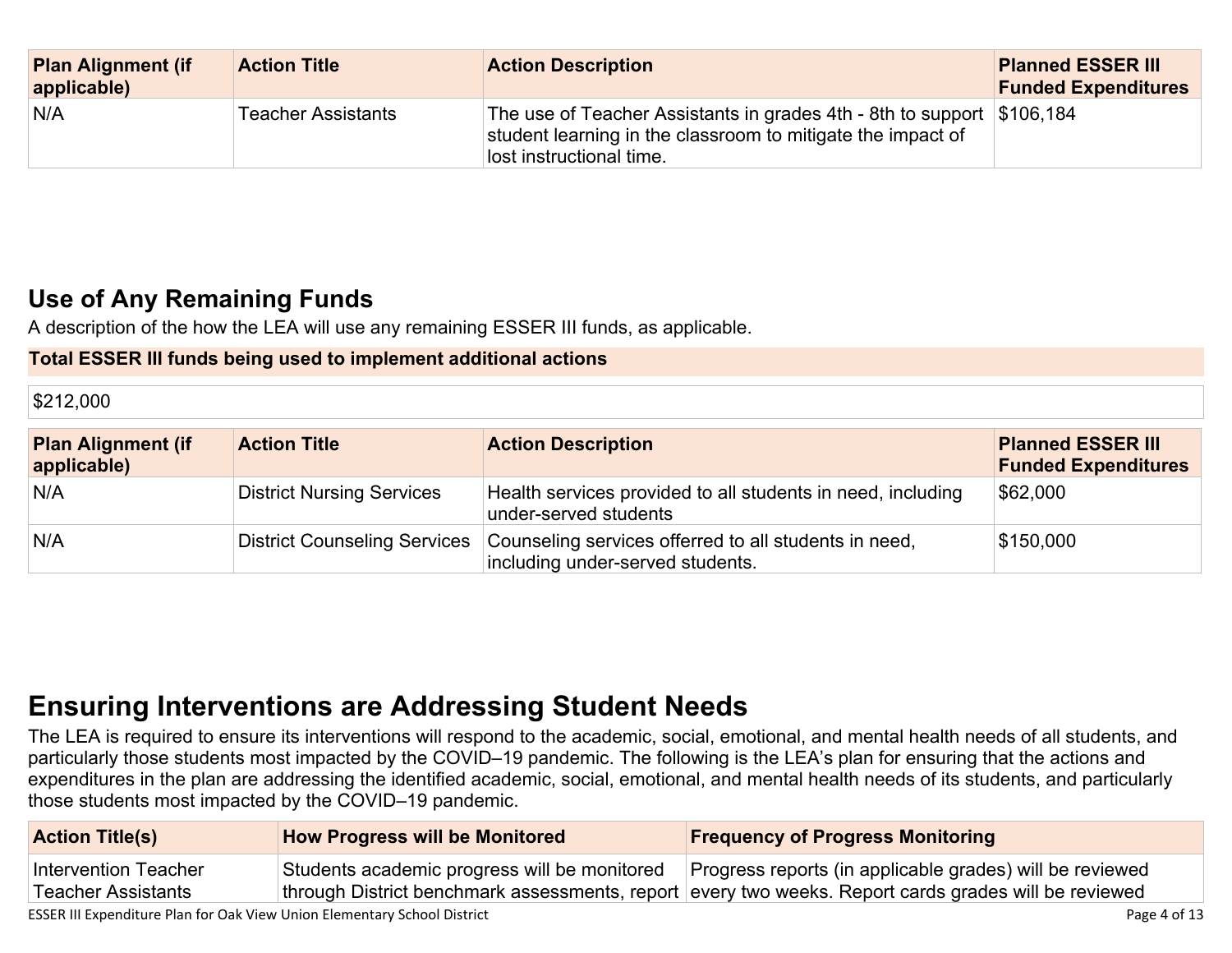| <b>Action Title(s)</b>                                                                          | <b>How Progress will be Monitored</b>                                                                                                                                                                                                                                                                                                                                                                                         | <b>Frequency of Progress Monitoring</b>                                                                                                                                                         |
|-------------------------------------------------------------------------------------------------|-------------------------------------------------------------------------------------------------------------------------------------------------------------------------------------------------------------------------------------------------------------------------------------------------------------------------------------------------------------------------------------------------------------------------------|-------------------------------------------------------------------------------------------------------------------------------------------------------------------------------------------------|
|                                                                                                 | card grades, progress reports, ACE testing and<br>summative and formative assessments<br>embedded in the District adopted curriculum.<br>Data reviewed will ensure the interventions are<br>being implemented as well as the success of<br>the actions items for all students including those<br>most impacted by the COVID-19 pandemic.                                                                                      | quarterly. ACE testing will be reviewed three times a year<br>with ACE progress monitoring given intermittently between<br>quarters. Curriculum assessment results will be reviewed<br>monthly. |
| PPE and COVID Safety<br><b>District Nursing Services</b><br><b>District Counseling Services</b> | With the implementation of nursing and<br>counseling services as well as the use of PPE<br>and sanitation equipment, we will review data<br>provided through our attendance reports,<br>detention logs, suspension reports, SST<br>referrals and counseling referrals to determine<br>the success rate of the interventions in<br>addressing the needs that have arisen for<br>students as a result of the COVID-19 pandemic. | Attendance rates will be monitored daily. Detention and<br>suspension logs will be monitored daily and weekly. SST<br>and Counseling referrals will be monitored weekly.                        |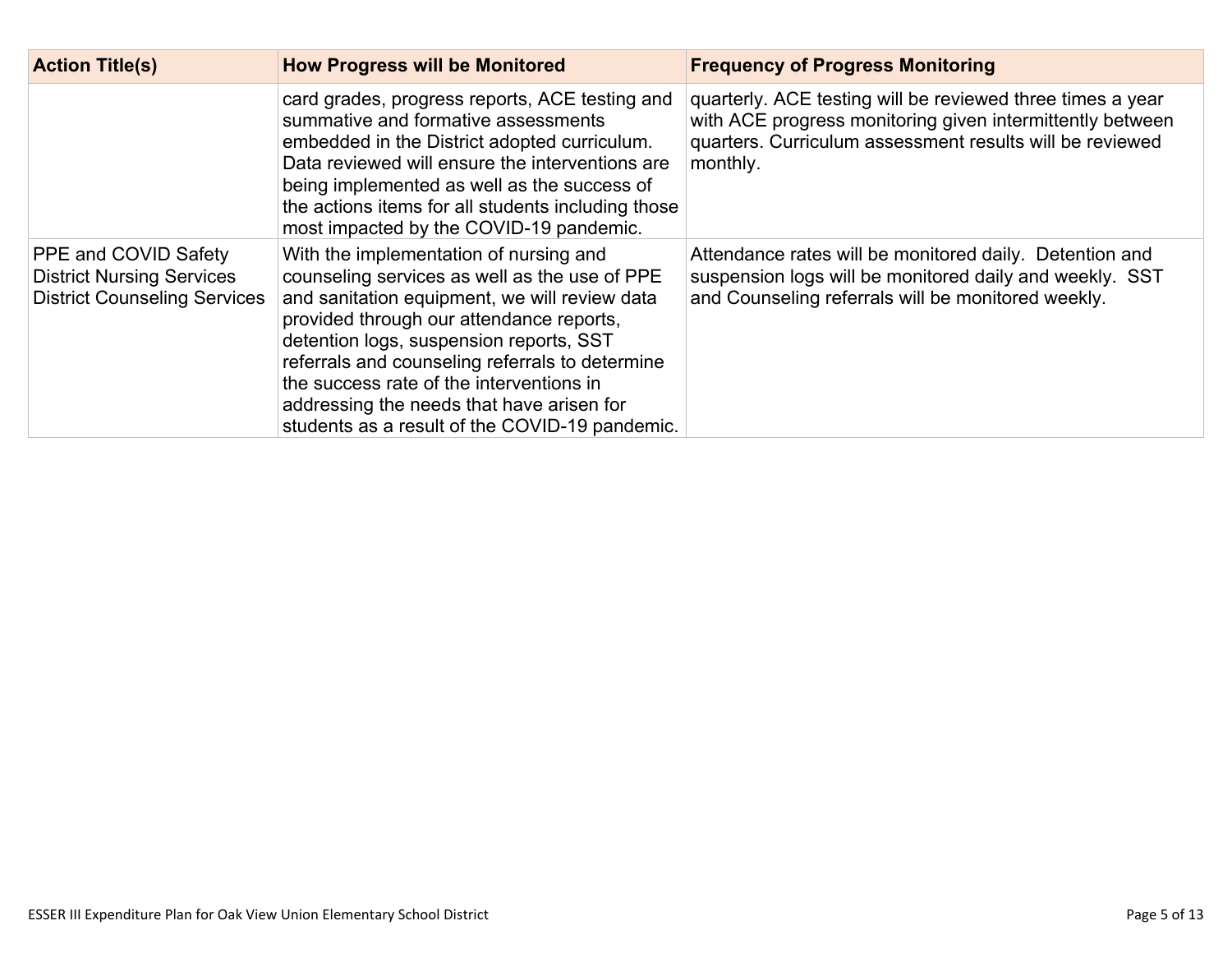# **ESSER III Expenditure Plan Instructions**

#### **Introduction**

School districts, county offices of education (COEs), or charter schools, collectively known as local educational agencies (LEAs), that receive Elementary and Secondary School Emergency Relief (ESSER) funds under the American Rescue Plan (ARP) Act, referred to as ESSER III funds, are required to develop a plan for how they will use ESSER III funds to, at a minimum, address students' academic, social, emotional, and mental health needs, as well as the opportunity gaps that existed before, and were exacerbated by, the COVID-19 pandemic.

The plan must be adopted by the local governing board or body of the LEA at a public meeting on or before October 29, 2021 and must be submitted for review and approval within five days of adoption. A school district must submit its ESSER III Expenditure Plan to its COE for review and approval; a COE must submit its plan to the California Department of Education for review and approval. A charter school must submit its plan to its chartering authority for review and to the COE of the county in which the charter school operates for review and approval.

In addition, consistent with the requirements of the ARP, Volume 86, *Federal Register*, page 21201, April 22, 2021, the ESSER III Expenditure Plan must be:

- Written in an understandable and uniform format;
- Written in a language that parents can understand, to the extent practicable;
	- $\circ$  If it is not practicable to provide written translations to a parent with limited English proficiency, the plan must be orally translated for parents
- Provided in an alternative format to a parent who is an individual with a disability as defined by the Americans with Disabilities Act, upon request; and
- Be made publicly available on the LEA's website.

For additional information regarding ESSER III funding please see the ARP Act Funding web page at <https://www.cde.ca.gov/fg/cr/arpact.asp>.

For technical assistance related to the completion of the ESSER III Expenditure Plan, please contact [EDReliefFunds@cde.ca.gov](mailto:EDReliefFunds@cde.ca.gov).

### **Fiscal Requirements**

- The LEA must use at least 20 percent (20%) of its ESSER III apportionment for expenditures related to addressing the academic impact of lost instructional time through the implementation of evidence-based interventions, such as summer learning or summer enrichment, extended day, comprehensive afterschool programs, or extended school year programs.
	- o For purposes of this requirement, "evidence-based interventions" include practices or programs that have **evidence** to show that they are effective at producing results and improving outcomes when implemented. This kind of evidence has generally been produced through formal studies and research. There are four tiers, or levels, of evidence:

ESSER III Expenditure Plan for Oak View Union Elementary School District **Page 6 of 13** and the state of 13 and the state Page 6 of 13 and the state Page 6 of 13 and the state Page 6 of 13 and the state Page 6 of 13 and th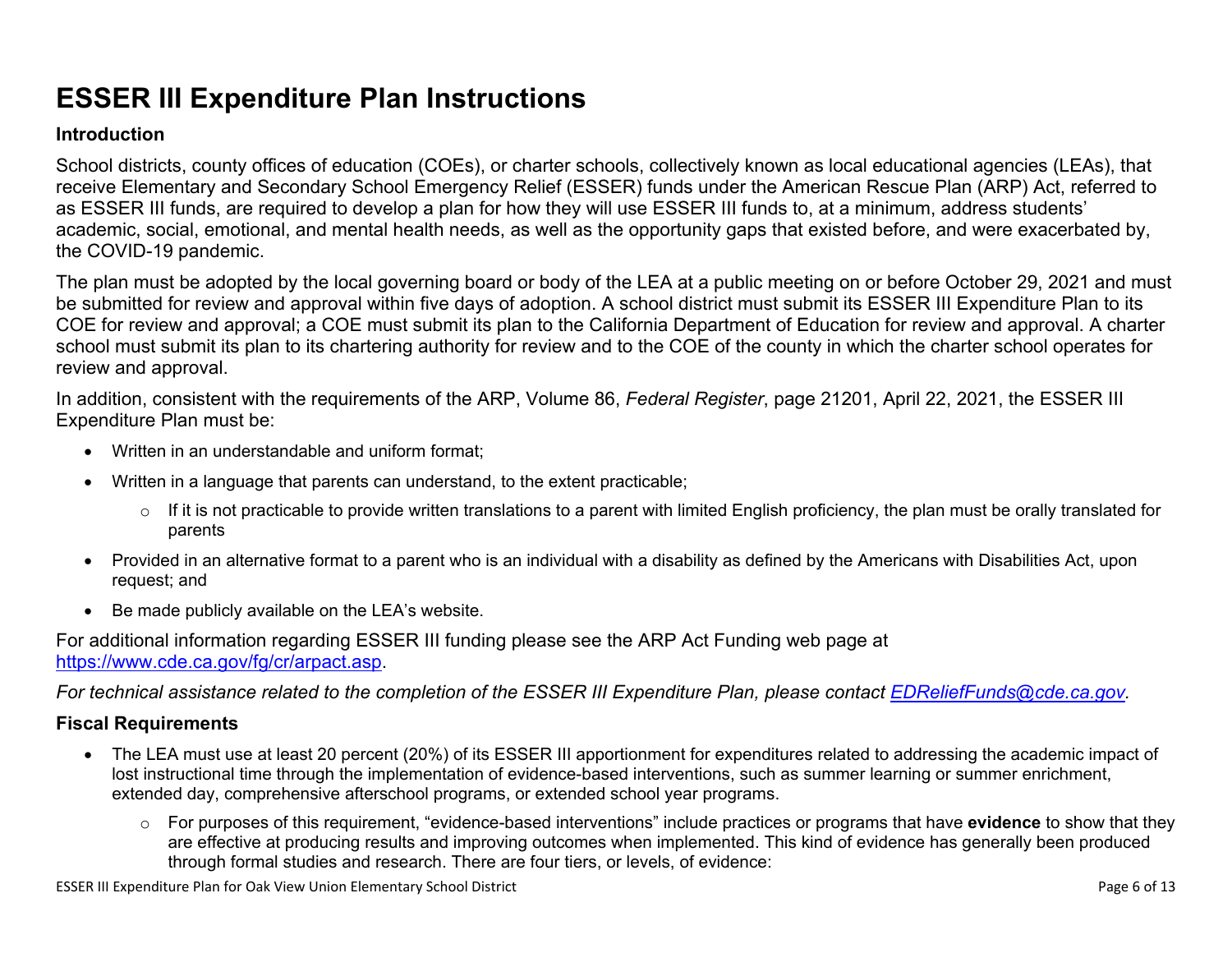- **Tier 1 – Strong Evidence**: the effectiveness of the practices or programs is supported by one or more well-designed and wellimplemented randomized control experimental studies.
- **Tier 2 – Moderate Evidence**: the effectiveness of the practices or programs is supported by one or more well-designed and wellimplemented quasi-experimental studies.
- **Tier 3 – Promising Evidence**: the effectiveness of the practices or programs is supported by one or more well-designed and wellimplemented correlational studies (with statistical controls for selection bias).
- **Tier 4 – Demonstrates a Rationale**: practices that have a well-defined logic model or theory of action, are supported by research, and have some effort underway by a State Educational Agency, LEA, or outside research organization to determine their effectiveness.
- o **For additional information please see the Evidence-Based Interventions Under the ESSA web page at** <https://www.cde.ca.gov/re/es/evidence.asp>**.**
- The LEA must use the remaining ESSER III funds consistent with section 2001(e)(2) of the ARP Act, including for:
	- $\circ$  Any activity authorized by the Elementary and Secondary Education Act (ESEA) of 1965;
	- $\circ$  Any activity authorized by the Individuals with Disabilities Education Act (IDEA);
	- o Any activity authorized by the Adult Education and Family Literacy Act;
	- $\circ$  Any activity authorized by the Carl D. Perkins Career and Technical Education Act of 2006;
	- $\circ$  Coordination of preparedness and response efforts of LEAs with State, local, Tribal, and territorial public health departments, and other relevant agencies, to improve coordinated responses among such entities to prevent, prepare for, and respond to COVID-19;
	- $\circ$  Activities to address the unique needs of low-income students, students with disabilities, English learners, racial and ethnic minorities, homeless students, and foster youth, including how outreach and service delivery will meet the needs of each population;
	- o Developing and implementing procedures and systems to improve the preparedness and response efforts of LEAs;
	- $\circ$  Training and professional development for staff of the LEA on sanitation and minimizing the spread of infectious diseases;
	- $\circ$  Purchasing supplies to sanitize and clean the facilities of an LEA, including buildings operated by such agency;
	- $\circ$  Planning for, coordinating, and implementing activities during long-term closures, including providing meals to eligible students, providing technology for online learning to all students, providing guidance for carrying out requirements under IDEA, and ensuring other educational services can continue to be provided consistent with all Federal, State, and local requirements;
	- $\circ$  Purchasing education technology (including hardware, software, and connectivity) for students who are served by the LEA that aids in regular and substantive educational interaction between students and their classroom instructors, including low-income students and children with disabilities, which may include assistive technology or adaptive equipment;
	- $\circ$  Providing mental health services and supports, including through the implementation of evidence-based full-service community schools;
	- o Planning and implementing activities related to summer learning and supplemental after school programs, including providing classroom instruction or online learning during the summer months and addressing the needs of underserved students;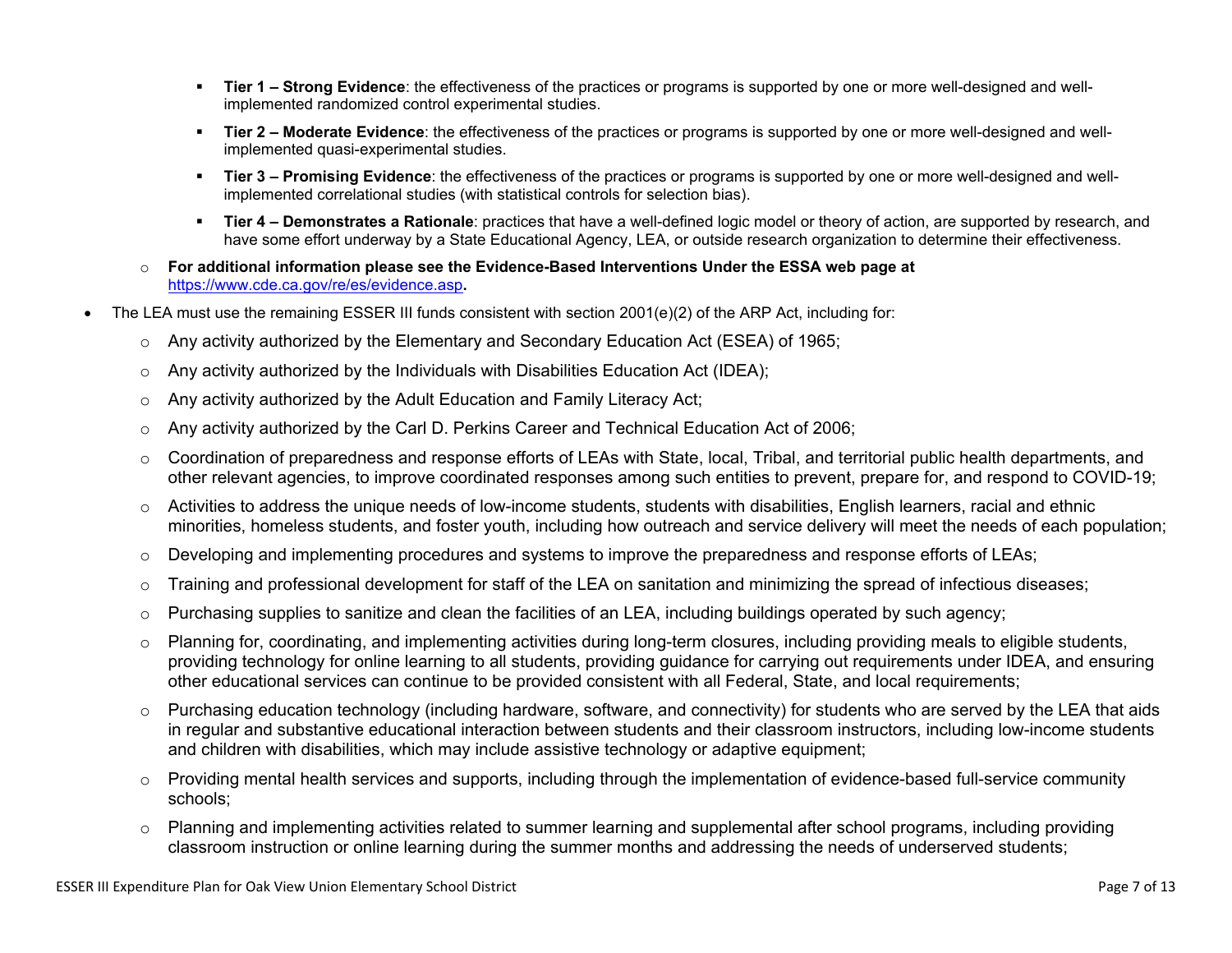- $\circ$  Addressing learning loss among students, including underserved students, by:
	- Administering and using high-quality assessments that are valid and reliable, to accurately assess students' academic progress and assist educators in meeting students' academic needs, including through differentiated instruction,
	- **IMPLEMENTER IMPLEMENT EVALUATE:** Implementing evidence-based activities to meet the comprehensive needs of students,
	- Providing information and assistance to parents and families of how they can effectively support students, including in a distance learning environment, and
	- Tracking student attendance and improving student engagement in distance education;

**Note:** A definition of "underserved students" is provided in the Community Engagement section of the instructions.

- $\circ$  School facility repairs and improvements to enable operation of schools to reduce risks of virus transmission and exposure to environmental health hazards, and to support student health needs;
- $\circ$  Inspection, testing, maintenance, repair, replacement, and upgrade projects to improve the indoor air quality in school facilities, including mechanical and nonmechanical heating, ventilation, and air conditioning systems, filtering, purification and other air cleaning, fans, control systems, and window and door replacement;
- $\circ$  Developing strategies and implementing public health protocols including, to the greatest extent practicable, policies in line with guidance from the Centers for Disease Control and Prevention (CDC) for the reopening and operation of school facilities to effectively maintain the health and safety of students, educators, and other staff;
- $\circ$  Other activities that are necessary to maintain the operation of and continuity of services in LEAs and continuing to employ existing staff of the LEA.

### <span id="page-7-0"></span>**Other LEA Plans Referenced in this Plan**

In developing the plan, the LEA has flexibility to include community input and/or actions included in other planning documents, such as the Local Control and Accountability Plan (LCAP) and/or the Expanded Learning Opportunities (ELO) Grant Plan, provided that the input and/or actions address the requirements of the ESSER III Expenditure Plan.

An LEA that chooses to utilize community input and/or actions from other planning documents must provide the name of the plan(s) referenced by the LEA and a description of where the plan(s) may be accessed by the public (such as a link to a web page or the street address of where the plan(s) are available) in the table. The LEA may add or delete rows from the table as necessary.

An LEA that chooses not to utilize community input and/or actions from other planning documents may provide a response of "Not Applicable" in the table.

### <span id="page-7-1"></span>**Summary of Expenditures**

The Summary of Expenditures table provides an overview of the ESSER III funding received by the LEA and how the LEA plans to use its ESSER III funds to support the strategies and interventions being implemented by the LEA.

#### **Instructions**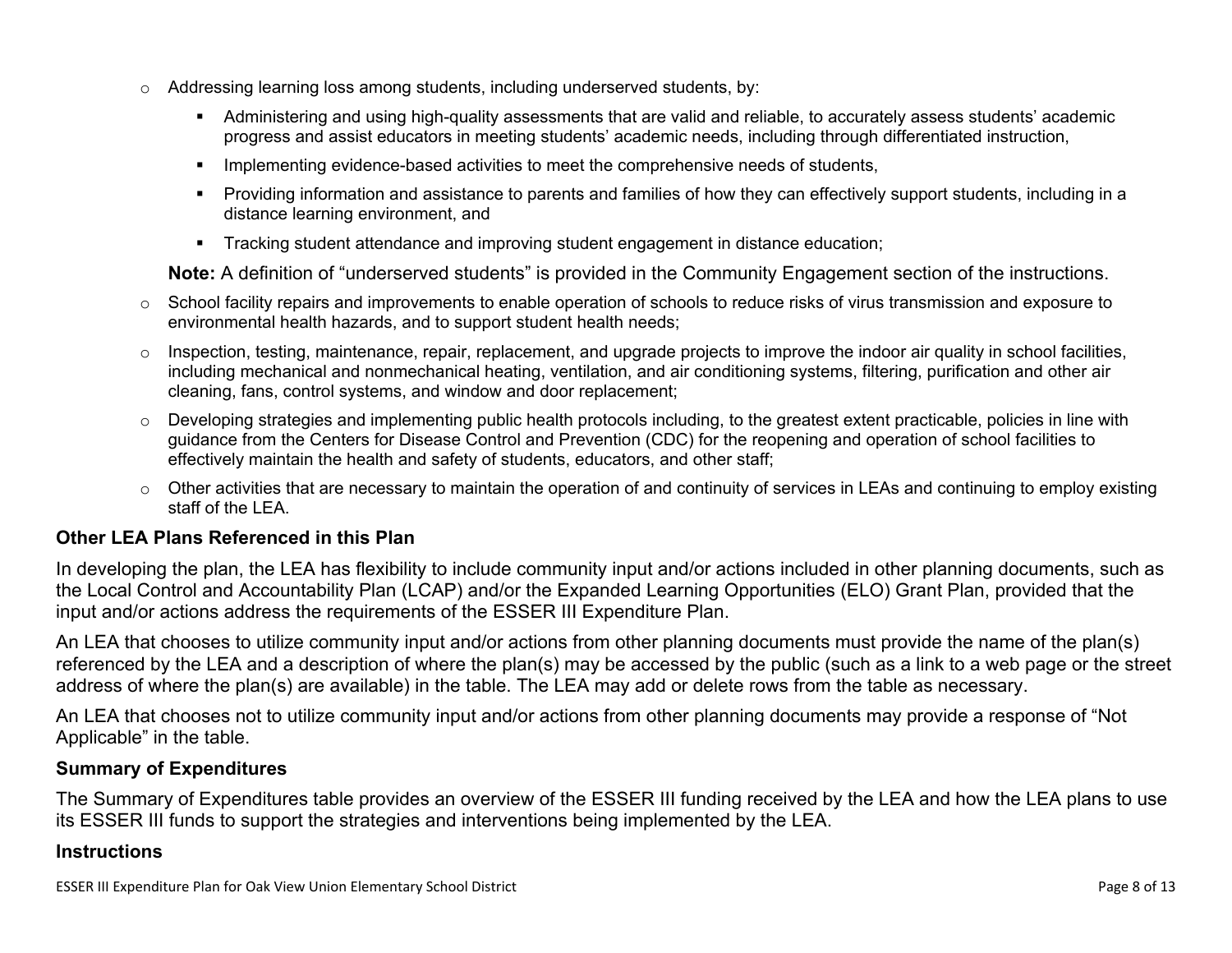For the 'Total ESSER III funds received by the LEA,' provide the total amount of ESSER III funds received by the LEA.

In the Total Planned ESSER III Expenditures column of the table, provide the amount of ESSER III funds being used to implement the actions identified in the applicable plan sections.

For the 'Total ESSER III funds included in this plan,' provide the total amount of ESSER III funds being used to implement actions in the plan.

### <span id="page-8-0"></span>**Community Engagement**

### **Purpose and Requirements**

An LEA's decisions about how to use its ESSER III funds will directly impact the students, families, and the local community, and thus the LEA's plan must be tailored to the specific needs faced by students and schools. These community members will have significant insight into what prevention and mitigation strategies should be pursued to keep students and staff safe, as well as how the various COVID–19 prevention and mitigation strategies impact teaching, learning, and day-to-day school experiences.

An LEA must engage in meaningful consultation with the following community members, as applicable to the LEA:

- Students:
- Families, including families that speak languages other than English;
- School and district administrators, including special education administrators;
- Teachers, principals, school leaders, other educators, school staff, and local bargaining units, as applicable.

"Meaningful consultation" with the community includes considering the perspectives and insights of each of the required community members in identifying the unique needs of the LEA, especially related to the effects of the COVID-19 pandemic. Comprehensive strategic planning will utilize these perspectives and insights to determine the most effective strategies and interventions to address these needs through the programs and services the LEA implements with its ESSER III funds.

Additionally, an LEA must engage in meaningful consultation with the following groups to the extent that they are present or served in the LEA:

- Tribes;
- Civil rights organizations, including disability rights organizations (e.g. the American Association of People with Disabilities, the American Civil Liberties Union, National Association for the Advancement of Colored People, etc.); and
- Individuals or advocates representing the interests of children with disabilities, English learners, homeless students, foster youth, migratory students, children who are incarcerated, and other underserved students.
	- o For purposes of this requirement "underserved students" include:
		- **Students who are low-income:**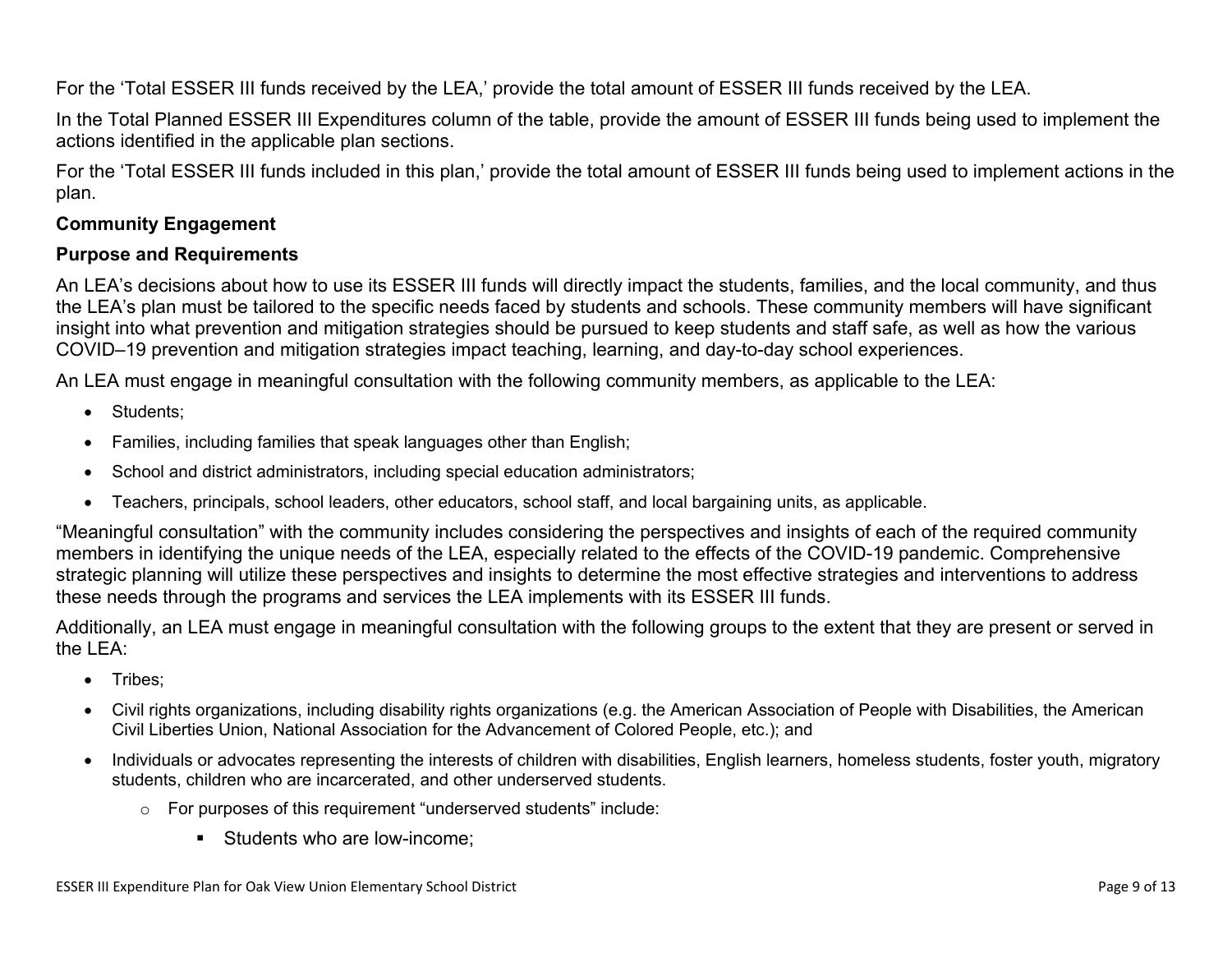- Students who are English learners;
- Students of color:
- Students who are foster youth;
- Homeless students;
- **Students with disabilities: and**
- **Migratory students.**

LEAs are also encouraged to engage with community partners, expanded learning providers, and other community organizations in developing the plan.

Information and resources that support effective community engagement may be found under *Resources* on the following web page of the CDE's website: <https://www.cde.ca.gov/re/lc>.

### **Instructions**

In responding to the following prompts, the LEA may reference or include input provided by community members during the development of existing plans, including the LCAP and/or the ELO Grant Plan, to the extent that the input is applicable to the requirements of the ESSER III Expenditure Plan. Descriptions provided should include sufficient detail yet be sufficiently succinct to promote a broad understanding among the LEA's local community.

### A description of the efforts made by the LEA to meaningfully consult with its required community members and the **opportunities provided by the LEA for public input in the development of the plan.**

A sufficient response to this prompt will describe how the LEA sought to meaningfully consult with its required community members in the development of the plan, how the LEA promoted the opportunities for community engagement, and the opportunities that the LEA provided for input from the public at large into the development of the plan.

As noted above, a description of "meaningful consultation" with the community will include an explanation of how the LEA has considered the perspectives and insights of each of the required community members in identifying the unique needs of the LEA, especially related to the effects of the COVID-19 pandemic.

## **A description of the how the development of the plan was influenced by community input.**

A sufficient response to this prompt will provide clear, specific information about how input from community members and the public at large was considered in the development of the LEA's plan for its use of ESSER III funds. This response must describe aspects of the ESSER III Expenditure Plan that were influenced by or developed in response to input from community members.

- For the purposes of this prompt, "aspects" may include:
	- Prevention and mitigation strategies to continuously and safely operate schools for in-person learning;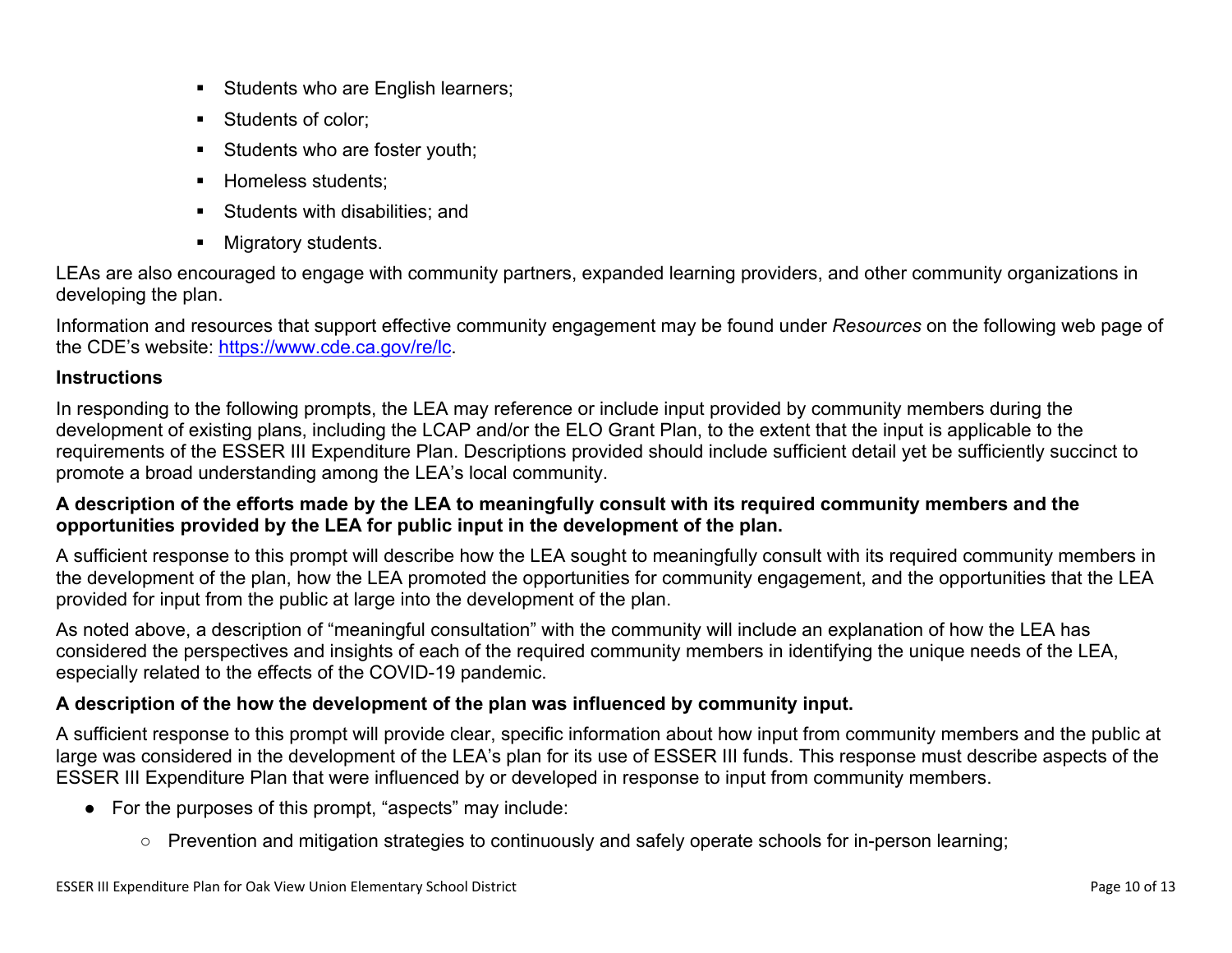- Strategies to address the academic impact of lost instructional time through implementation of evidence-based interventions (e.g. summer learning or summer enrichment, extended day, comprehensive afterschool programs, or extended school year programs);
- Any other strategies or activities implemented with the LEA's ESSER III fund apportionment consistent with section 2001(e)(2) of the ARP Act; and
- Progress monitoring to ensure interventions address the academic, social, emotional, and mental health needs for all students, especially those students disproportionately impacted by COVID-19

For additional information and guidance, please see the U.S. Department of Education's Roadmap to Reopening Safely and Meeting All Students' Needs Document, available here: [https://www2.ed.gov/documents/coronavirus/reopening-2.pdf.](https://www2.ed.gov/documents/coronavirus/reopening-2.pdf)

### <span id="page-10-0"></span>**Planned Actions and Expenditures**

#### **Purpose and Requirements**

As noted in the Introduction, an LEA receiving ESSER III funds is required to develop a plan to use its ESSER III funds to, at a minimum, address students' academic, social, emotional, and mental health needs, as well as the opportunity gaps that existed before, and were exacerbated by, the COVID-19 pandemic.

#### **Instructions**

An LEA has the flexibility to include actions described in existing plans, including the LCAP and/or ELO Grant Plan, to the extent that the action(s) address the requirements of the ESSER III Expenditure Plan. When including action(s) from other plans, the LEA must describe how the action(s) included in the ESSER III Expenditure Plan supplement the work described in the plan being referenced. The LEA must specify the amount of ESSER III funds that it intends to use to implement the action(s); these ESSER III funds must be in addition to any funding for those action(s) already included in the plan(s) referenced by the LEA. Descriptions of actions provided should include sufficient detail yet be sufficiently succinct to promote a broad understanding among the LEA's local community.

#### <span id="page-10-1"></span>**Strategies for Continuous and Safe In-Person Learning**

Provide the total amount of funds being used to implement actions related to Continuous and Safe In-Person Learning, then complete the table as follows:

- If the action(s) are included in another plan, identify the plan and provide the applicable goal and/or action number from the plan. If the action(s) are not included in another plan, write "N/A".
- Provide a short title for the  $action(s)$ .
- Provide a description of the action(s) the LEA will implement using ESSER III funds for prevention and mitigation strategies that are, to the greatest extent practicable, in line with the most recent CDC guidance, in order to continuously and safely operate schools for in-person learning.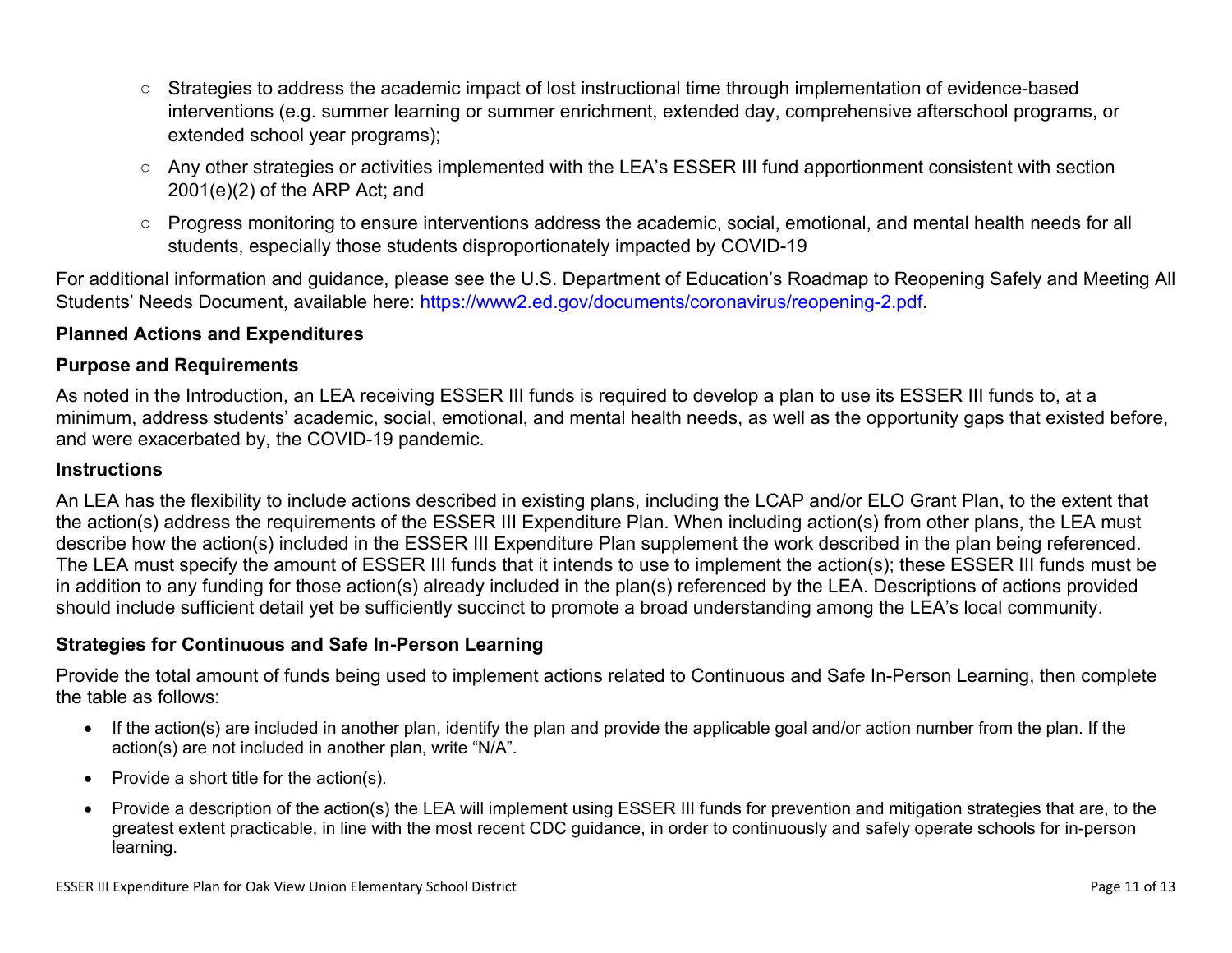Specify the amount of ESSER III funds the LEA plans to expend to implement the action(s); these ESSER III funds must be in addition to any funding for those action(s) already included in the plan(s) referenced by the LEA.

#### <span id="page-11-0"></span>**Addressing the Impact of Lost Instructional Time**

As a reminder, the LEA must use not less than 20 percent of its ESSER III funds to address the academic impact of lost instructional time. Provide the total amount of funds being used to implement actions related to addressing the impact of lost instructional time, then complete the table as follows:

- If the action(s) are included in another plan, identify the plan and provide the applicable goal and/or action number from the plan. If the action(s) are not included in another plan, write "N/A".
- Provide a short title for the  $action(s)$ .
- Provide a description of the action(s) the LEA will implement using ESSER III funds to address the academic impact of lost instructional time through the implementation of evidence-based interventions, such as summer learning or summer enrichment, extended day, comprehensive afterschool programs, or extended school year programs.
- Specify the amount of ESSER III funds the LEA plans to expend to implement the action(s); these ESSER III funds must be in addition to any funding for those action(s) already included in the plan(s) referenced by the LEA.

#### <span id="page-11-1"></span>**Use of Any Remaining Funds**

After completing the Strategies for Continuous and Safe In-Person Learning and the Addressing the Impact of Lost Instructional Time portions of the plan, the LEA may use any remaining ESSER III funds to implement additional actions to address students' academic, social, emotional, and mental health needs, as well as to address opportunity gaps, consistent with the allowable uses identified above in the Fiscal Requirements section of the Instructions. LEAs choosing to use ESSER III funds in this manner must provide the total amount of funds being used to implement actions with any remaining ESSER III funds, then complete the table as follows:

- If the action(s) are included in another plan, identify the plan and provide the applicable goal and/or action number from the plan. If the action(s) are not included in another plan, write "N/A".
- Provide a short title for the  $action(s)$ .
- Provide a description of any additional action(s) the LEA will implement to address students' academic, social, emotional, and mental health needs, as well as to address opportunity gaps, consistent with the allowable uses identified above in the Fiscal Requirements section of the Instructions. If an LEA has allocated its entire apportionment of ESSER III funds to strategies for continuous and safe in-person learning and/or to addressing the impact of lost instructional time, the LEA may indicate that it is not implementing additional actions.
- Specify the amount of ESSER III funds the LEA plans to expend to implement the action(s); these ESSER III funds must be in addition to any funding for those action(s) already included in the plan(s) referenced by the LEA. If the LEA it is not implementing additional actions the LEA must indicate "\$0".

#### <span id="page-11-2"></span>**Ensuring Interventions are Addressing Student Needs**